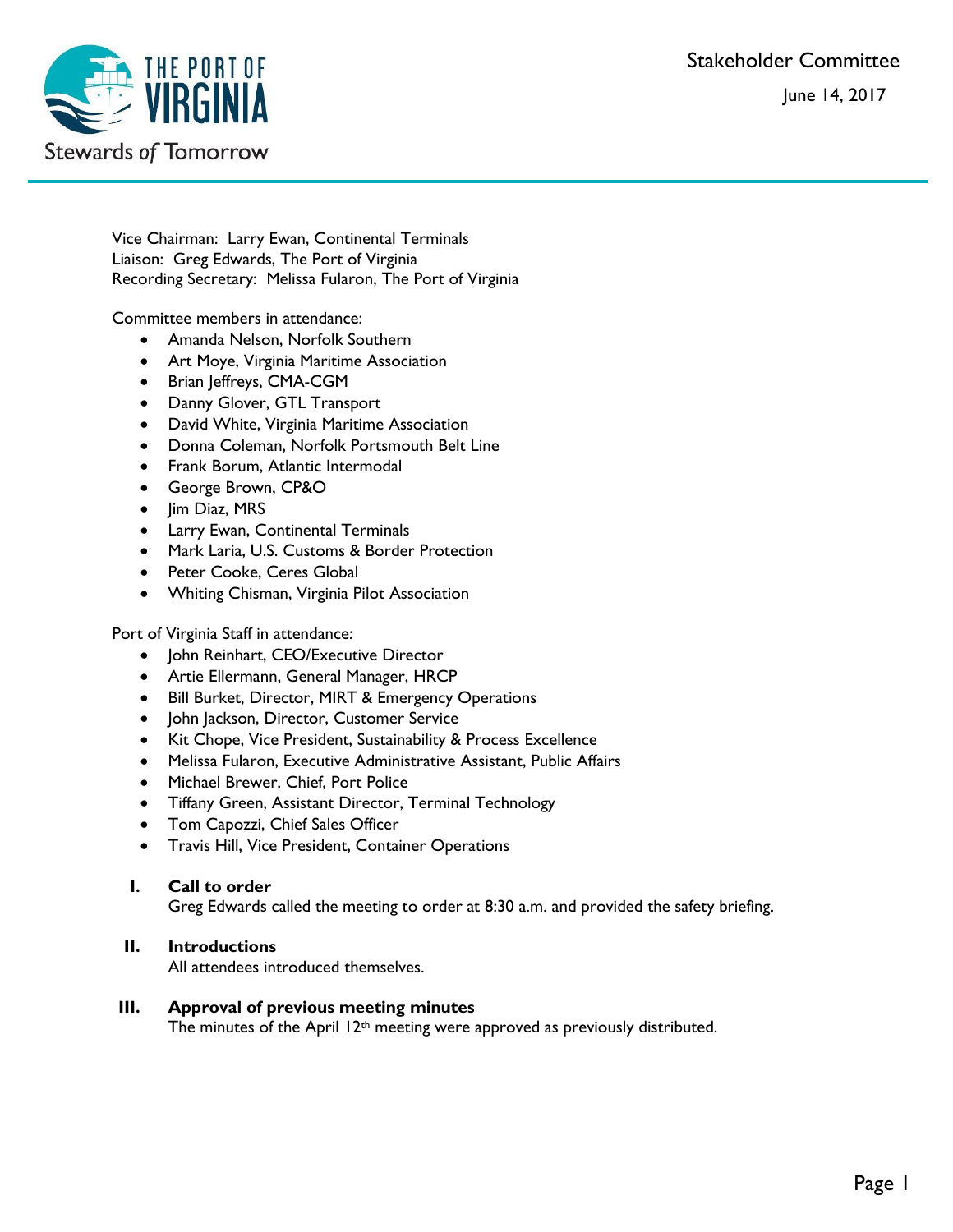## **IV. Opening Remarks from Vice Chairman**

Vice Chairman, Larry Ewan, led the meeting in Roger Giesinger's absence. All aspects of the port community have handled the arrival of the larger container vessels very well. Thank you to all port stakeholders for making these arrivals a success.

### **V. Port of Virginia Updates**

a) Discussion regarding the FMC Filing between the VPA/GPA:

J**ames Noel, General Counsel:** James provided a high level overview of the agreement between the Virginia Port Authority (VPA) and the Georgia Port Authority (GPA). The Federal Maritime Commission (FMC) authorized the agreement between the VPA and GPA to begin "talking" under the terms of the agreement. The agreement allows the parties to collaborate in terms of marketing efforts, finance initiatives, operational efficiencies, and best practices in the business. It expressly prohibits any discussion between the parties regarding pricing or commercial components. To date, several meetings have occurred and minutes of those meetings must be filed with the FMC.

Tom Capozzi, Chief Sales Officer, also provided comments. Tom reiterated that several meetings have taken place among the different divisions of the company (i.e. Sales, Innovation, etc.). Tom commented that the agreement will provide opportunities for collaboration in many areas of the business.

Larry Ewan inquired as to why the VPA chose to partner with the GPA. Mr. Reinhart informed the committee that the GPA was chosen based on operational tempos, the familiarity of GPA leadership team, and the network deployments. Together we have a stronger voice with our common BCO's and federal partners. In addition, we do not compete that much in overlapping markets. As mentioned, meetings have already begun. Seven committees have been established and the next meeting of the larger group will occur during the last week of June. An official signing of the agreement will take place at the end of the month with each organization's leadership and board chairman.

More information regarding this topic can be found on our website: [www.portofvirginia.com](http://www.portofvirginia.com/) - click "Newsroom".

b) Commercial:

**Tom Capozzi, Chief Sales Officer**: The port experienced a record month in May the greatest month in the port's history. The port processed over 141,000 containers which was an increase of 16,400 from the previous month (see attached slide). Calendar year the port has grown 8.6 percent which puts us 3 percent over our projection for the year. The Richmond barge continues to grow at a steady pace. The port has seen more and more businesses interested in this service.

Following last year's peak season, a process was put in place to survey a number of large customers to gain their input on lessons learned and how we could improve in dealing with the next peak season. The Sales Team met with 31 of the port's largest accounts to survey them on their projections for the upcoming peak season. These customers are projecting a 5 percent increase from last year.

Since the arrival of the COSCO Development, the port has received two larger OOCL vessels. All were handled very well even with the delays in arrival.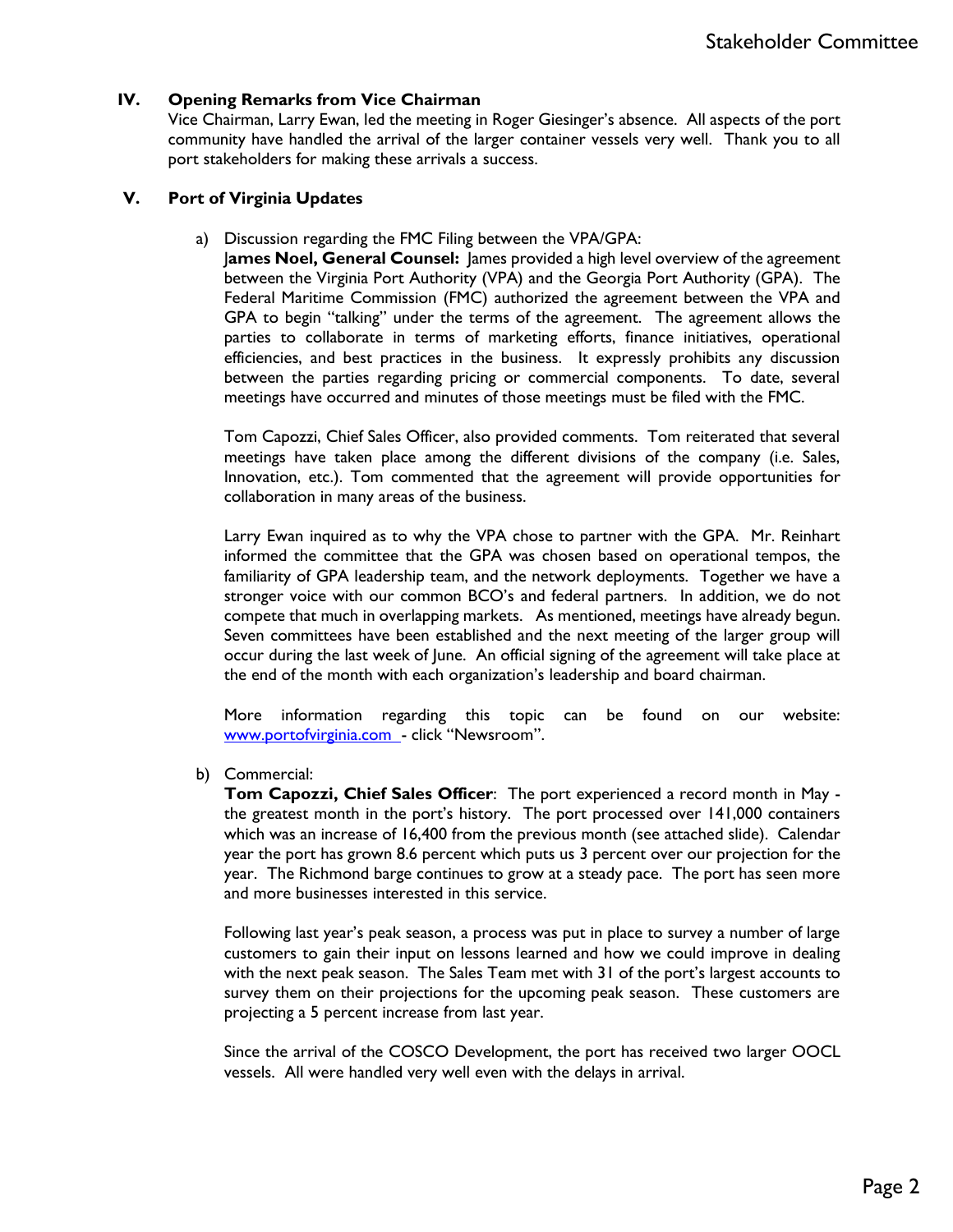Mr. Reinhart commented that the month of May was also a record month for truck moves. The port appreciates the support of the motor carrier community.

Greg Edwards reminded all members that all news releases (volumes, etc.) are posted to the port's website.

#### c) Operations:

**Artie Ellermann, General Manager, HRCP**: Chassis pool utilization is at 80 percent with out of service at 6 percent. HRCP is in good shape moving into peak season and in the event more assets are needed due to volumes, there are assets available to pull from locally. The port will be adding some specialized equipment to the fleet in the coming months to include 100 20ft tri-axels and 100 40ft tri-axels. Artie also met with Flexi-Van recently regarding their proposal for the upgrade to the fleet and we expect to move forward in FY18.

**Travis Hill, Vice President, Container Operations:** There were some questions submitted regarding the ultra large container vessels. The move counts average around 1700 moves which is not putting a strain on the terminal in any way. Presently, there are no infrastructure constraints. Operations is very pleased with the performance overall in handling these larger vessels.

Operations is beginning to look at early peak season planning. Gate hours have been expanded at VIG and the team has seen very positive results thus far. In addition, hours at PMT have been expanded. Several changes have been made at PMT to improve the experience on terminal. An RTG from VIG and one from NIT were moved to PMT to create two parallel import paths. RTGs are optimal for delivering imports. There are now a total five RTGs at PMT. The facility has also undergone a huge repaving project. Mr. Reinhart complimented the maintenance team for all of their hard work on the repaving project. Eric Casey, Vice President for Maintenance also provided updates to additional improvements underway at PMT. An RMG refurbishment project is ongoing and should be completed within the next 12 months. The team just finished an inspection of all of the ship to shore cranes at PMT through a third party audit. The port will reprioritize the work needed on the ship to shore cranes to improve their optimization in anticipation of peak season. New ILA maintenance workers have been hired in order to have a more responsive time during peak hours of the day.

### d) PRO-PASS Update / NIT/VIG Projects:

**Tiffany Green, Assistant Director, Terminal Technology**: The opening ceremony for the North Gate is scheduled for Monday, June 26<sup>th</sup>. Tiffany walked the group through the traffic flow at the new North Gate entrance (see attached presentation). The 12 acres next to the North Gate entrance will be used for additional capacity that may be needed at the north end.

Tiffany also provided an update on PRO-PASS. At this time, 557 trucking companies have registered and 2047 Wherenet tags have been purchased. As a reminder, these tags will allow trucks to access the NIT North Gate. Tags will be \$25.00 until July 1st and will increase to \$103.00 after that date.

Included in the presentation Tiffany provided was a rendering of VIG Phase II at completion and updates on how the project is progressing (see attached presentation).